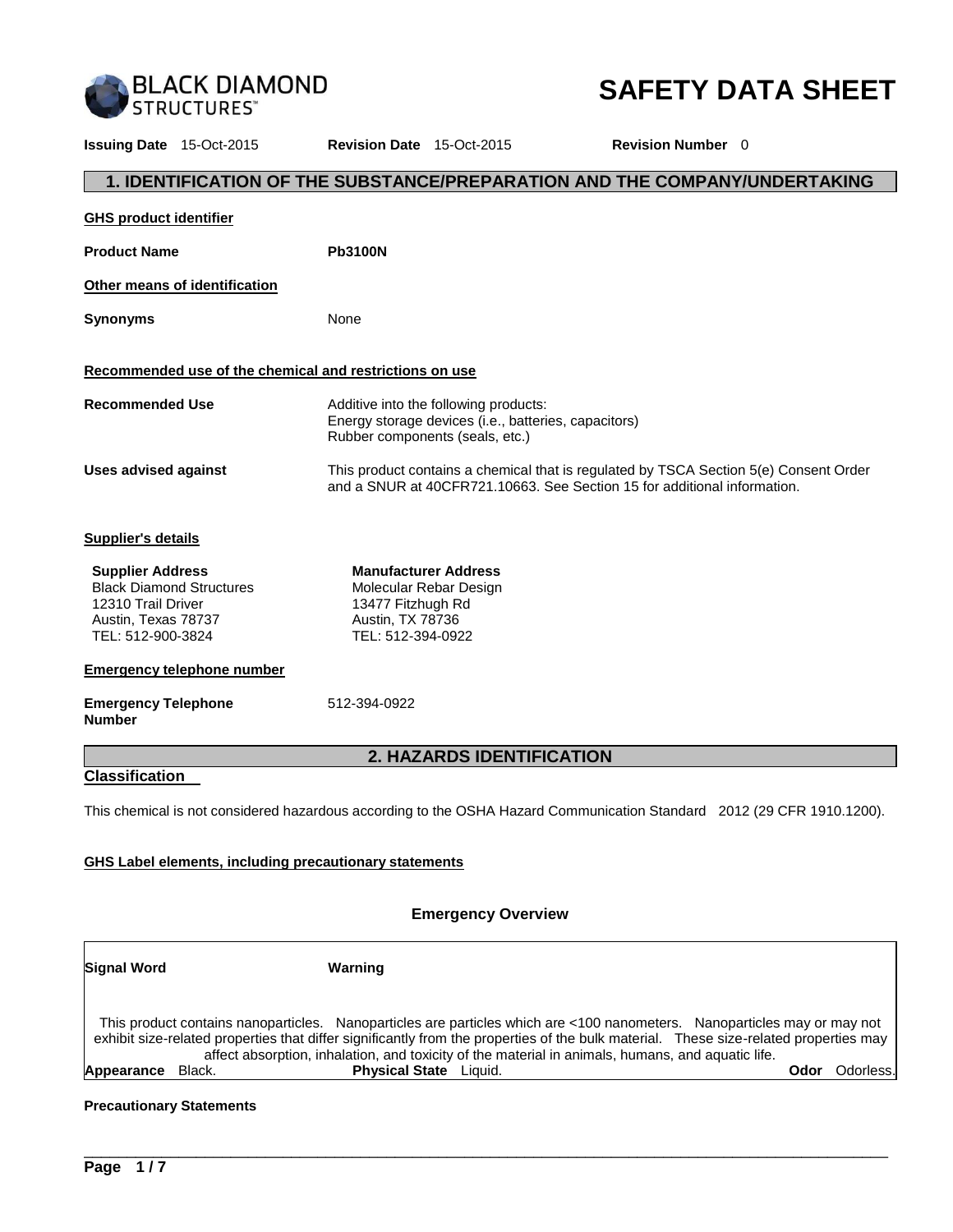**Prevention** • None

## **General Advice**

- None
- **Storage**
- None

#### **Disposal**

• None

#### **Hazard Not Otherwise Classified (HNOC)**

There is limited information on inhalation of aqueous suspensions of carbon nanotubes. Fine mists may contain inhalable respirable carbon nanotubes.

#### **Other information**

5% of the mixture consists of ingredient(s) of unknown toxicity.

# **3. COMPOSITION/INFORMATION ON INGREDIENTS**

\_\_\_\_\_\_\_\_\_\_\_\_\_\_\_\_\_\_\_\_\_\_\_\_\_\_\_\_\_\_\_\_\_\_\_\_\_\_\_\_\_\_\_\_\_\_\_\_\_\_\_\_\_\_\_\_\_\_\_\_\_\_\_\_\_\_\_\_\_\_\_\_\_\_\_\_\_\_\_\_\_\_\_\_\_\_\_\_\_\_\_\_\_

| <b>Chemical Name</b>                                                                                       | -Nc | Weight % | secret<br>™rade |
|------------------------------------------------------------------------------------------------------------|-----|----------|-----------------|
| cular rebar<br>Moleo                                                                                       |     | . .      |                 |
| $\star$ The concentration from fractional of concentration has been initiated to a fund control of $\star$ |     |          |                 |

**4. FIRST AID MEASURES** 

*\*The exact percentage (concentration) of composition has been withheld as a trade secret.* 

| Description of necessary first-aid measures<br><b>General Advice</b> | Show this safety data sheet to the doctor in attendance.                                                                                                                                                         |  |  |
|----------------------------------------------------------------------|------------------------------------------------------------------------------------------------------------------------------------------------------------------------------------------------------------------|--|--|
| <b>Eve Contact</b>                                                   | Rinse immediately with plenty of water, also under the eyelids, for at least 15 minutes. Call<br>a physician or Poison Control Center immediately.                                                               |  |  |
| <b>Skin Contact</b>                                                  | IF ON SKIN (or hair): Remove/Take off immediately all contaminated clothing. Rinse skin<br>with water/shower. Call a physician or Poison Control Center immediately. Wash<br>contaminated clothing before reuse. |  |  |
| <b>Inhalation</b>                                                    | IF INHALED: Remove to fresh air and keep at rest in a position comfortable for breathing.<br>Call a physician or Poison Control Center immediately.                                                              |  |  |
| Ingestion                                                            | IF SWALLOWED: Call a POISON CENTER or doctor/ physician if you feel unwell.                                                                                                                                      |  |  |
| Most important symptoms/effects, acute and delayed                   |                                                                                                                                                                                                                  |  |  |
| <b>Most Important Symptoms/Effects</b> No information available.     |                                                                                                                                                                                                                  |  |  |
|                                                                      | Indication of immediate medical attention and special treatment needed, if necessary                                                                                                                             |  |  |

**Notes to Physician Treat symptomatically.** 

## **5. FIRE-FIGHTING MEASURES**

\_\_\_\_\_\_\_\_\_\_\_\_\_\_\_\_\_\_\_\_\_\_\_\_\_\_\_\_\_\_\_\_\_\_\_\_\_\_\_\_\_\_\_\_\_\_\_\_\_\_\_\_\_\_\_\_\_\_\_\_\_\_\_\_\_\_\_\_\_\_\_\_\_\_\_\_\_\_\_\_\_\_\_\_\_\_\_\_\_\_\_\_\_

# **Suitable Extinguishing Media**

Use extinguishing measures that are appropriate to local circumstances and the surrounding environment.

#### **Unsuitable Extinguishing Media** None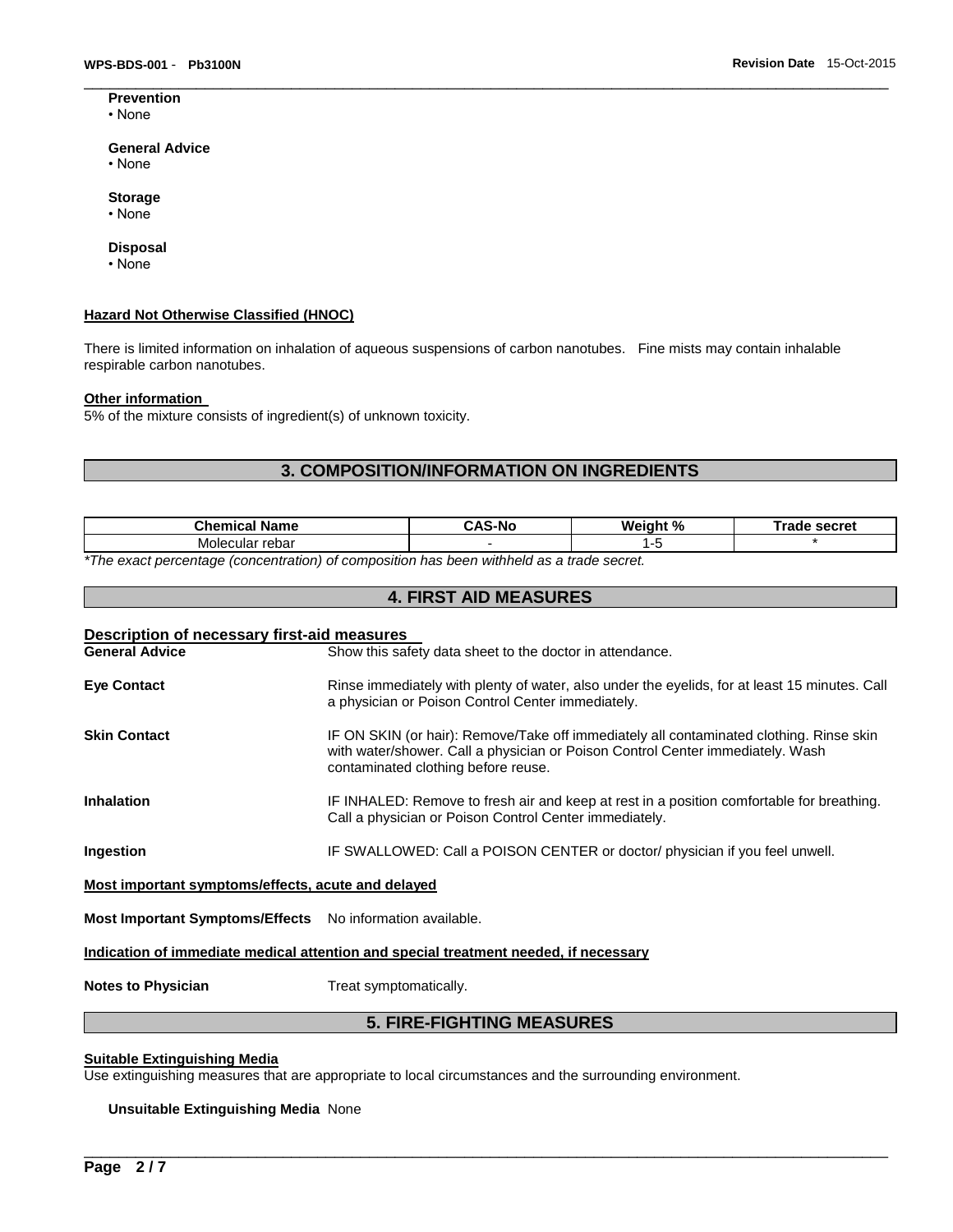# **Specific Hazards Arising from the Chemical**

Non-combustible

| <b>Explosion Data</b>            |       |
|----------------------------------|-------|
| Sensitivity to Mechanical Impact | None. |
| Sensitivity to Static Discharge  | None. |

\_\_\_\_\_\_\_\_\_\_\_\_\_\_\_\_\_\_\_\_\_\_\_\_\_\_\_\_\_\_\_\_\_\_\_\_\_\_\_\_\_\_\_\_\_\_\_\_\_\_\_\_\_\_\_\_\_\_\_\_\_\_\_\_\_\_\_\_\_\_\_\_\_\_\_\_\_\_\_\_\_\_\_\_\_\_\_\_\_\_\_\_\_

## **Protective Equipment and Precautions for Firefighters**

As in any fire, wear self-contained breathing apparatus pressure-demand, MSHA/NIOSH (approved or equivalent) and full protective gear.

# **6. ACCIDENTAL RELEASE MEASURES**

#### **Personal precautions, protective equipment and emergency procedures**

| <b>Personal Precautions</b>                           | Keep people away from and upwind of spill/leak. Use personal protective equipment. Avoid<br>contact with skin, eyes and clothing. Do not breathe dust fume gas mist vapors spray. |  |  |
|-------------------------------------------------------|-----------------------------------------------------------------------------------------------------------------------------------------------------------------------------------|--|--|
| <b>Environmental Precautions</b>                      |                                                                                                                                                                                   |  |  |
| <b>Environmental Precautions</b>                      | Do not allow material to contaminate ground water system. Prevent product from entering<br>drains. See Section 12 for additional Ecological Information.                          |  |  |
| Methods and materials for containment and cleaning up |                                                                                                                                                                                   |  |  |
| <b>Methods for Containment</b>                        | Dike far ahead of liquid spill for later disposal.                                                                                                                                |  |  |
| <b>Methods for Cleaning Up</b>                        | Dam up. Soak up with inert absorbent material. Use personal protective equipment. Clean<br>up promptly using a HEPA-filtered vacuum.                                              |  |  |

# **7. HANDLING AND STORAGE**

| <b>Precautions for safe handling</b>                         |                                                                                                                                                                                                                                                                                                                               |  |  |
|--------------------------------------------------------------|-------------------------------------------------------------------------------------------------------------------------------------------------------------------------------------------------------------------------------------------------------------------------------------------------------------------------------|--|--|
| <b>Handling</b>                                              | Prevent formation of aerosols or mists. Wear personal protective equipment. Avoid contact<br>with skin, eyes and clothing. Do not breathe dust/ fume/ gas/ mist/ vapors/ spray. Use only<br>in area provided with appropriate exhaust ventilation.                                                                            |  |  |
| Conditions for safe storage, including any incompatibilities |                                                                                                                                                                                                                                                                                                                               |  |  |
| <b>Storage</b>                                               | Keep containers tightly closed in a dry, cool and well-ventilated place.                                                                                                                                                                                                                                                      |  |  |
| <b>Incompatible Products</b>                                 | Strong oxidizing agents.                                                                                                                                                                                                                                                                                                      |  |  |
| 8. EXPOSURE CONTROLS / PERSONAL PROTECTION                   |                                                                                                                                                                                                                                                                                                                               |  |  |
| <b>Control parameters</b>                                    |                                                                                                                                                                                                                                                                                                                               |  |  |
| <b>Exposure Guidelines</b>                                   | Little is known about the occupational exposure to nanoparticles which means that<br>regulatory bodies have not identified any exposure guidelines. Refer to "Approaches to<br>Safe Nanotechnology" by the National Institute Occupational Safety and Health (NIOSH) for<br>hazard assessment and risk management techniques. |  |  |
| <b>Other Exposure Guidelines</b>                             | NIOSH proposes a recommended exposure limit (REL) of 1 $\mu$ g/m <sup>3</sup> elemental carbon as an<br>8 hr. Time Weighted Average respirable mass airborne concentrations for carbon<br>nanotubes.                                                                                                                          |  |  |
| <b>Appropriate engineering controls</b>                      |                                                                                                                                                                                                                                                                                                                               |  |  |

\_\_\_\_\_\_\_\_\_\_\_\_\_\_\_\_\_\_\_\_\_\_\_\_\_\_\_\_\_\_\_\_\_\_\_\_\_\_\_\_\_\_\_\_\_\_\_\_\_\_\_\_\_\_\_\_\_\_\_\_\_\_\_\_\_\_\_\_\_\_\_\_\_\_\_\_\_\_\_\_\_\_\_\_\_\_\_\_\_\_\_\_\_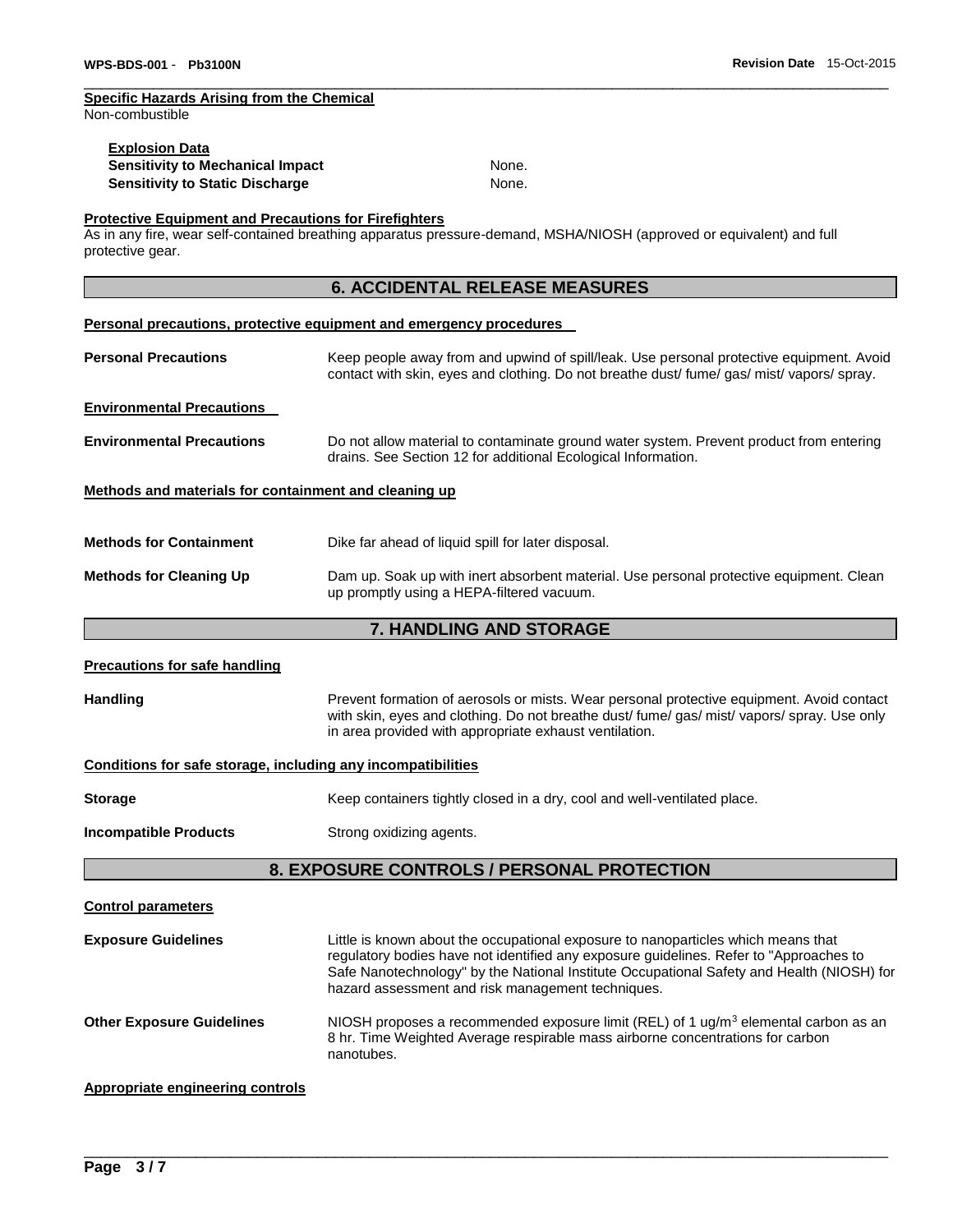# **Engineering Measures** Showers Eyewash stations Ventilation systems **Individual protection measures, such as personal protective equipment Eye/Face Protection** Safety glasses with side-shields. If splashes are likely to occur, wear: Goggles. Long sleeved clothing. Chemical resistant gloves.

**Respiratory Protection** Use type P95 (US) or type P1 (EU EN 143) particulate respirator. **Hygiene Measures** Handle in accordance with good industrial hygiene and safety practice.

# **9. PHYSICAL AND CHEMICAL PROPERTIES**

\_\_\_\_\_\_\_\_\_\_\_\_\_\_\_\_\_\_\_\_\_\_\_\_\_\_\_\_\_\_\_\_\_\_\_\_\_\_\_\_\_\_\_\_\_\_\_\_\_\_\_\_\_\_\_\_\_\_\_\_\_\_\_\_\_\_\_\_\_\_\_\_\_\_\_\_\_\_\_\_\_\_\_\_\_\_\_\_\_\_\_\_\_

#### **Information on basic physical and chemical properties**

| <b>Physical State</b>                                   | Liquid.                | Appearance            | Black.                    |
|---------------------------------------------------------|------------------------|-----------------------|---------------------------|
| Odor                                                    | Odorless.              | <b>Odor Threshold</b> | No information available. |
|                                                         |                        |                       |                           |
| <b>Property</b>                                         | <b>Values</b>          | Remarks/ - Method     |                           |
| рH                                                      | $4 - 7$                | None known            |                           |
| <b>Melting Point/Range</b>                              | No data available      | None known            |                           |
| <b>Boiling Point/Boiling Range</b>                      | 100 °C                 | None known            |                           |
| <b>Flash Point</b>                                      | No data available      | None known            |                           |
| <b>Evaporation rate</b>                                 | No data available      | None known            |                           |
| Flammability (solid, gas)                               | No data available      | None known            |                           |
| <b>Flammability Limits in Air</b>                       |                        |                       |                           |
| upper flammability limit                                | No data available      |                       |                           |
| lower flammability limit                                | No data available      |                       |                           |
| <b>Vapor Pressure</b>                                   | No data available      | None known            |                           |
| <b>Vapor Density</b>                                    | No data available      | None known            |                           |
| <b>Specific Gravity</b>                                 | $~1$ g/cm <sup>3</sup> | None known            |                           |
| <b>Water Solubility</b>                                 | No data available      | None known            |                           |
| Solubility in other solvents                            | No data available      | None known            |                           |
| Partition coefficient: n-octanol/waterNo data available |                        | None known            |                           |
| <b>Autoignition Temperature</b>                         | No data available      | None known            |                           |
| <b>Decomposition Temperature</b>                        | No data available      | None known            |                           |
| <b>Viscosity</b>                                        | No data available      | None known            |                           |
|                                                         |                        |                       |                           |
| <b>Flammable Properties</b>                             | Not flammable          |                       |                           |
| <b>Explosive Properties</b>                             | No data available      |                       |                           |
| <b>Oxidizing Properties</b>                             | No data available      |                       |                           |
|                                                         |                        |                       |                           |
| Other information                                       |                        |                       |                           |
|                                                         |                        |                       |                           |
| <b>VOC Content (%)</b>                                  | No data available      |                       |                           |

# **10. STABILITY AND REACTIVITY**

\_\_\_\_\_\_\_\_\_\_\_\_\_\_\_\_\_\_\_\_\_\_\_\_\_\_\_\_\_\_\_\_\_\_\_\_\_\_\_\_\_\_\_\_\_\_\_\_\_\_\_\_\_\_\_\_\_\_\_\_\_\_\_\_\_\_\_\_\_\_\_\_\_\_\_\_\_\_\_\_\_\_\_\_\_\_\_\_\_\_\_\_\_

#### **Reactivity**

No data available.

## **Chemical stability**

Stable under recommended storage conditions.

#### **Possibility of hazardous reactions**

None under normal processing.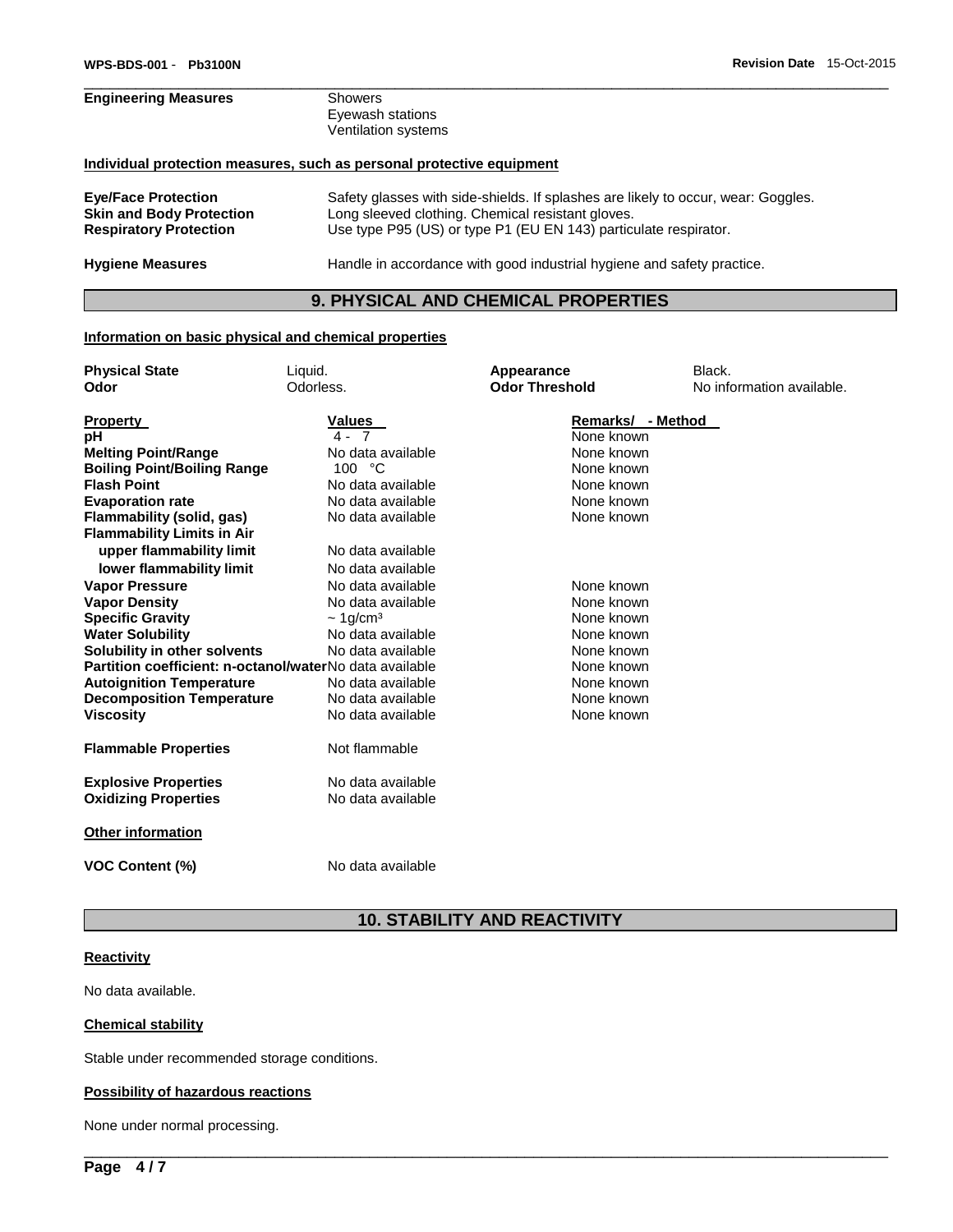#### **Hazardous Polymerization**

Hazardous polymerization does not occur.

## **Conditions to avoid**

Do not allow to dry.

## **Incompatible materials**

Strong oxidizing agents.

## **Hazardous decomposition products**

None known based on information supplied.

# **11. TOXICOLOGICAL INFORMATION**

\_\_\_\_\_\_\_\_\_\_\_\_\_\_\_\_\_\_\_\_\_\_\_\_\_\_\_\_\_\_\_\_\_\_\_\_\_\_\_\_\_\_\_\_\_\_\_\_\_\_\_\_\_\_\_\_\_\_\_\_\_\_\_\_\_\_\_\_\_\_\_\_\_\_\_\_\_\_\_\_\_\_\_\_\_\_\_\_\_\_\_\_\_

# **Information on likely routes of exposure**

| <b>Product Information</b>                  | This material should only be handled by, or under the close supervision of, those properly<br>qualified in the handling and use of potentially hazardous chemicals. It should be borne in<br>mind that the toxocological and physiological properties of this compound is not well<br>defined                                  |  |  |
|---------------------------------------------|--------------------------------------------------------------------------------------------------------------------------------------------------------------------------------------------------------------------------------------------------------------------------------------------------------------------------------|--|--|
| <b>Inhalation</b>                           | May be harmful if inhaled. There is limited information on inhalation of aqueous<br>suspensions of carbon nanotubes. Fine mists may contain inhalable respirable carbon<br>nanotubes. Evidence from animal studies indicate inhaled nanoparticles may deposit deep<br>in lung tissues possible interfering with lung function. |  |  |
| May cause irritation.<br><b>Eye Contact</b> |                                                                                                                                                                                                                                                                                                                                |  |  |
| <b>Skin Contact</b>                         | May cause irritation. May be harmful in contact with skin.                                                                                                                                                                                                                                                                     |  |  |
| Ingestion                                   | May be harmful if swallowed.                                                                                                                                                                                                                                                                                                   |  |  |
| <b>Component Information</b>                | No information available.                                                                                                                                                                                                                                                                                                      |  |  |
|                                             | Symptoms related to the physical, chemical and toxicological characteristics                                                                                                                                                                                                                                                   |  |  |
| <b>Symptoms</b>                             | No information available.                                                                                                                                                                                                                                                                                                      |  |  |
|                                             | Delayed and immediate effects and also chronic effects from short and long term exposure                                                                                                                                                                                                                                       |  |  |
| <b>Sensitization</b>                        | No information available.                                                                                                                                                                                                                                                                                                      |  |  |
| <b>Mutagenic Effects</b>                    | No information available.                                                                                                                                                                                                                                                                                                      |  |  |
| Carcinogenicity                             | Contains no ingredients above reportable quantities listed as a carcinogen.                                                                                                                                                                                                                                                    |  |  |
| <b>Reproductive Toxicity</b>                | No information available.                                                                                                                                                                                                                                                                                                      |  |  |
| <b>STOT - single exposure</b>               | No information available.                                                                                                                                                                                                                                                                                                      |  |  |
| <b>STOT - repeated exposure</b>             | No information available.                                                                                                                                                                                                                                                                                                      |  |  |
| <b>Aspiration Hazard</b>                    | No information available.                                                                                                                                                                                                                                                                                                      |  |  |
| Numerical measures of toxicity - Product    |                                                                                                                                                                                                                                                                                                                                |  |  |
| <b>Acute Toxicity</b>                       | 5% of the mixture consists of ingredient(s) of unknown toxicity.                                                                                                                                                                                                                                                               |  |  |
| <b>12. ECOLOGICAL INFORMATION</b>           |                                                                                                                                                                                                                                                                                                                                |  |  |

\_\_\_\_\_\_\_\_\_\_\_\_\_\_\_\_\_\_\_\_\_\_\_\_\_\_\_\_\_\_\_\_\_\_\_\_\_\_\_\_\_\_\_\_\_\_\_\_\_\_\_\_\_\_\_\_\_\_\_\_\_\_\_\_\_\_\_\_\_\_\_\_\_\_\_\_\_\_\_\_\_\_\_\_\_\_\_\_\_\_\_\_\_

#### **Ecotoxicity**

The environmental impact of this product has not been fully investigated.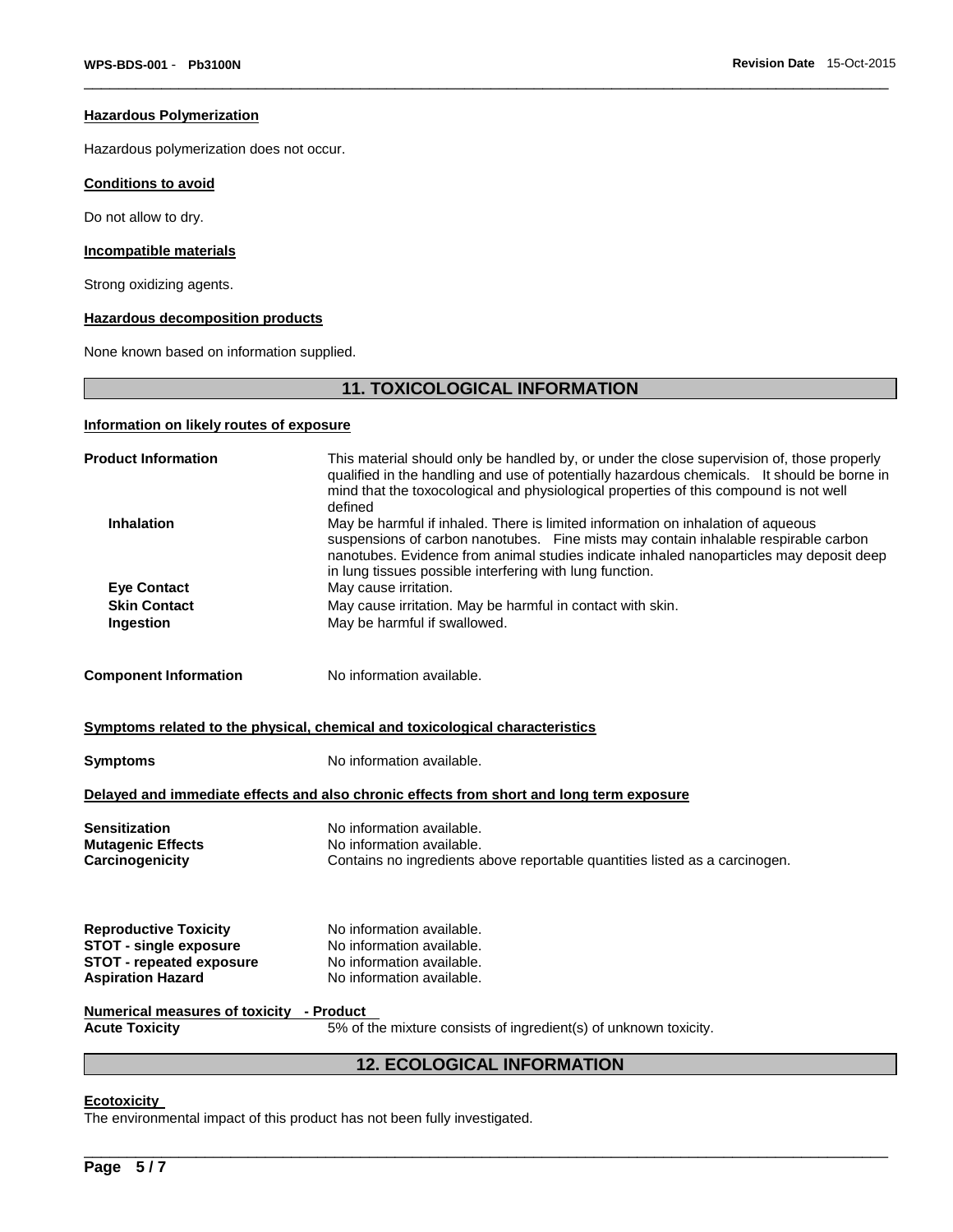| <b>Persistence and Degradability</b>                      | No information available.                                                                                                                                                                                                                                                                                                                                                                                                                                                                                                      |  |  |
|-----------------------------------------------------------|--------------------------------------------------------------------------------------------------------------------------------------------------------------------------------------------------------------------------------------------------------------------------------------------------------------------------------------------------------------------------------------------------------------------------------------------------------------------------------------------------------------------------------|--|--|
| <b>Bioaccumulation</b>                                    | No information available.                                                                                                                                                                                                                                                                                                                                                                                                                                                                                                      |  |  |
| <b>Other Adverse Effects</b><br>No information available. |                                                                                                                                                                                                                                                                                                                                                                                                                                                                                                                                |  |  |
|                                                           | <b>13. DISPOSAL CONSIDERATIONS</b>                                                                                                                                                                                                                                                                                                                                                                                                                                                                                             |  |  |
| <b>Waste Disposal Methods</b>                             | This material, as supplied, is not a hazardous waste according to Federal regulations (40<br>CFR 261). This material could become a hazardous waste if it is mixed with or otherwise<br>comes in contact with a hazardous waste, if chemical additions are made to this material, or<br>if the material is processed or otherwise altered. Consult 40 CFR 261 to determine<br>whether the altered material is a hazardous waste. Consult the appropriate state, regional,<br>or local regulations for additional requirements. |  |  |
| <b>Contaminated Packaging</b>                             | Do not re-use empty containers.                                                                                                                                                                                                                                                                                                                                                                                                                                                                                                |  |  |
|                                                           | <b>14. TRANSPORT INFORMATION</b>                                                                                                                                                                                                                                                                                                                                                                                                                                                                                               |  |  |
|                                                           |                                                                                                                                                                                                                                                                                                                                                                                                                                                                                                                                |  |  |
| <u>DOT</u>                                                | Not regulated                                                                                                                                                                                                                                                                                                                                                                                                                                                                                                                  |  |  |
| <u>TDG</u>                                                | Not regulated                                                                                                                                                                                                                                                                                                                                                                                                                                                                                                                  |  |  |
| <b>MEX</b>                                                | Not regulated                                                                                                                                                                                                                                                                                                                                                                                                                                                                                                                  |  |  |

\_\_\_\_\_\_\_\_\_\_\_\_\_\_\_\_\_\_\_\_\_\_\_\_\_\_\_\_\_\_\_\_\_\_\_\_\_\_\_\_\_\_\_\_\_\_\_\_\_\_\_\_\_\_\_\_\_\_\_\_\_\_\_\_\_\_\_\_\_\_\_\_\_\_\_\_\_\_\_\_\_\_\_\_\_\_\_\_\_\_\_\_\_

# **15. REGULATORY INFORMATION**

**Molecular Rebar<sup>®</sup> is subject to SNUR regulations as per 40CFR721.10663.** 

| International Inventories |                |
|---------------------------|----------------|
| <b>TSCA</b>               | Complies       |
| <b>DSL</b>                | Not determined |

#### **Legend**

**TSCA** - United States Toxic Substances Control Act Section 8(b) Inventory **DSL/NDSL** - Canadian Domestic Substances List/Non-Domestic Substances List

## **U.S. Federal Regulations**

Section 313 of Title III of the Superfund Amendments and Reauthorization Act of 1986 (SARA). This product does not contain any chemicals which are subject to the reporting requirements of the Act and Title 40 of the Code of Federal Regulations, Part 372.

#### **SARA 311/312 Hazard Categories**

| No. |
|-----|
| N٥  |
| No. |
| No. |
| N٥  |
|     |

# **Clean Water Act**

This product does not contain any substances regulated as pollutants pursuant to the Clean Water Act (40 CFR 122.21 and 40 CFR 122.42).

\_\_\_\_\_\_\_\_\_\_\_\_\_\_\_\_\_\_\_\_\_\_\_\_\_\_\_\_\_\_\_\_\_\_\_\_\_\_\_\_\_\_\_\_\_\_\_\_\_\_\_\_\_\_\_\_\_\_\_\_\_\_\_\_\_\_\_\_\_\_\_\_\_\_\_\_\_\_\_\_\_\_\_\_\_\_\_\_\_\_\_\_\_